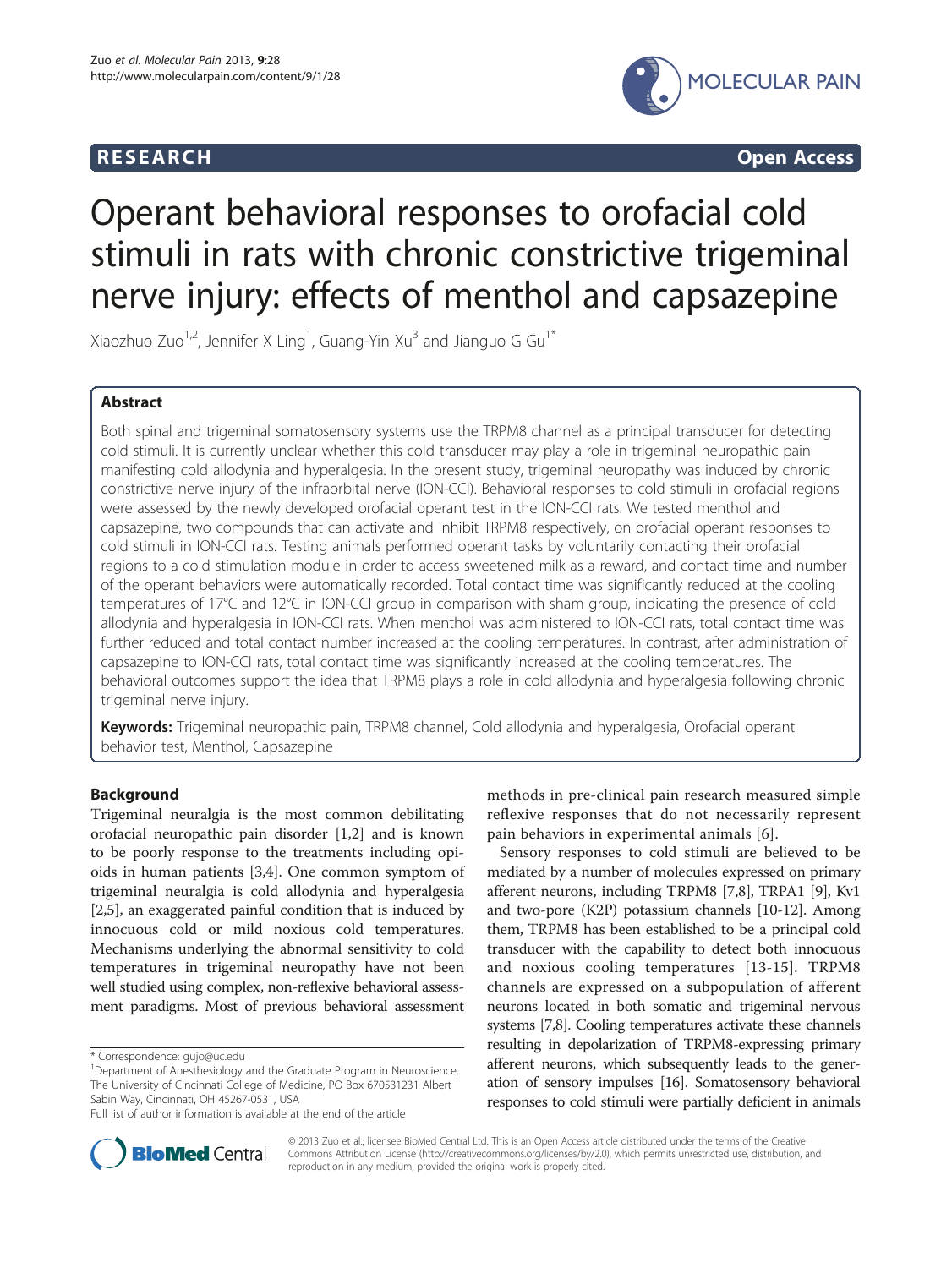in which TRPM8 was genetically deleted [[13-15\]](#page-7-0) but was almost completely deficit in animals whose TRPM8 expressing neurons were genetically ablated [\[17\]](#page-7-0). The potential involvement of TRPM8 in somatosensory behavioral hypersensitivity to cooling temperatures has been suggested in studies using animal models with chronic somatosensory nerve injury [[14,18\]](#page-7-0). Consistently, inhibition of TRPM8 with capsazepine was shown to alleviate somatosensory behavioral hypersensitivity to cold stimuli [\[18\]](#page-7-0).

Orofacial regions are innervated by the trigeminal nervous system, the cranial sensory system that shares many similarities with the somatosensory nervous system. However, differing from somatosensory nerves such as the sciatic nerve, the infraorbital nerve (ION) of the trigeminal nervous system is exclusively sensory and innervates the orofacial region most commonly affected in trigeminal neuralgia. Thus, studies on trigeminal neuropathy should be directly performed using trigeminal nerve injury models [\[19](#page-7-0)] although studies in the somatosensory system have provided useful information. Behavioral tests for cold sensitivity have been performed in orofacial areas previously, and most previous studies used the acetone spray method or similar paradigms [[20](#page-7-0)]. However, these classical methods only test unlearned behaviors that are reflexive responses mediated by spinal cord and brainstem [\[6](#page-7-0)]. Reflex behaviors are not necessarily measures of pain induced by cold since they do not provide information on a higher order cerebral function [[6,21](#page-7-0)]. Previous orofacial behavioral tests also have technical flaws, including stress of animals in restrained condition, anticipation of stimulation as animals can visualize probes approaching to them, and investigator bias. Therefore, it is essential to use a suitable behavioral assessment paradigm in order to clearly understand the mechanisms underlying the abnormal sensitivity to cold stimuli in animals with trigeminal neuropathy [[19,22](#page-7-0)].

The orofacial operant test developed recently has overcome many problems of classical orofacial behavioral tests [[23\]](#page-7-0). This new behavioral testing method uses a conflict paradigm to allow animals to make a choice between receiving a reward (drinking sweetened milk) or escaping aversive stimuli [[23\]](#page-7-0), and animals have control over the amount of nociceptive stimulation and can modify their behavior based on cerebral cortical processing [[24,25](#page-7-0)]. Orofacial operant tests have been applied to examine physiological pain in response to noxious heat or cold stimulation in normal rats [[26](#page-7-0),[27\]](#page-7-0), orofacial inflammatory pain [[23,28](#page-7-0)], and more recently for trigeminal neuropathic pain induced by chronic constrictive nerve injury of the infraorbital nerve (ION-CCI) [[19](#page-7-0),[22\]](#page-7-0). In the present study, we applied the orofacial operant test to ION-CCI rats and determined effects of menthol and capsazepine, two compounds that can activate and inhibit the TRPM8 channel respectively, on operant behavioral responses to orofacial cold stimuli.

## Results

Orofacial operant tests were performed in both sham and ION-CCI groups to determine if chronic trigeminal nerve injury resulted in behavioral hypersensitivity to cooling temperatures. The thermal module was set at 24°C (neutral temperature), 17°C (cooling temperature), or 12°C (noxious cold). Figure [1](#page-2-0)A illustrates some noticeable differences in orofacial operant behaviors between sham (Figure [1](#page-2-0)A left) and ION-CCI rats (Figure [1](#page-2-0)A middle and right) at the cooling temperature of 17°C. Sham rats could contact the cooling thermal module with their cheeks for a long period of time while they were licking the nipple of the milk bottle (Figure [1](#page-2-0)A left, Figure [1](#page-2-0)B). In contrast, ION-CCI rats avoided prolonged contacts to the cooling thermal module with their cheeks, and the duration of each contact was usually brief at 17°C (Figure [1C](#page-2-0)). Sometimes, ION-CCI rats tried to bite off the thermal module with their teeth (Figure [1](#page-2-0)A middle) or tried to use their front paws to obtain milk from the nipple of the drinking bottle (Figure [1](#page-2-0)A right), but they gave up these behaviors shortly after a few attempts. Figure [1](#page-2-0)D compared total contact time between sham and ION-CCI groups at different temperatures. There was no significant difference in total contact time between sham group  $(352\pm10.3 \text{ s}, \text{n=7})$  and ION-CCI group  $(301.5 \pm 41.4 \text{ s}, \text{ n=7})$  at 24°C. However, the total contact time was significantly shorter in ION-CCI rats  $(204.9 \pm 27.2 \text{ s}, \text{ n=7})$  than in sham rats  $(313.4 \pm 11.4 \text{ s}, \text{ n=7})$ p<0.05) at 17°C. At 12°C, the total contact time was also significantly shorter in ION-CCI rats  $(61.2 \pm 4.1 \text{ s}, \text{ n=7})$  than in sham rats  $(229.6 \pm 20.7 \text{ s}, \text{ n=7, p<0.01}).$  We did not observe a significant difference in total contact number between these two groups at the three testing temperatures.

We determined effects of menthol on orofacial operant behaviors in ION-CCI rats to see if cold hypersensitivity could be further exacerbated by the TRPM8 agonist. Menthol (10%) or vehicle was delivered by subcutaneous injection (150 μl) into the cheeks of the testing animals; the dose and route of menthol administration were based on a previous study in normal rats [[27\]](#page-7-0). In comparison with vehicle control, menthol administration to orofacial regions of ION-CCI rats resulted in a significant reduction of total contact time (Figure [2](#page-3-0)A) in orofacial operant tests at 17°C; the total contact time was  $153.7\pm48.4$  s (n=7) with vehicle injection and reduced to  $37.7\pm9.4$  s (n=7) with menthol injection (Figure [2A](#page-3-0)). Total contact number was examined and ION-CCI rats showed significantly higher total contact number following the administration of menthol  $(94.3 \pm 26.7, n=7)$  than that following vehicle injection (40.0±8.9, n=7, P<0.05) (Figure [2B](#page-3-0)).

We determined effects of menthol on orofacial operant behaviors in sham rats to see if the TRPM8 agonist could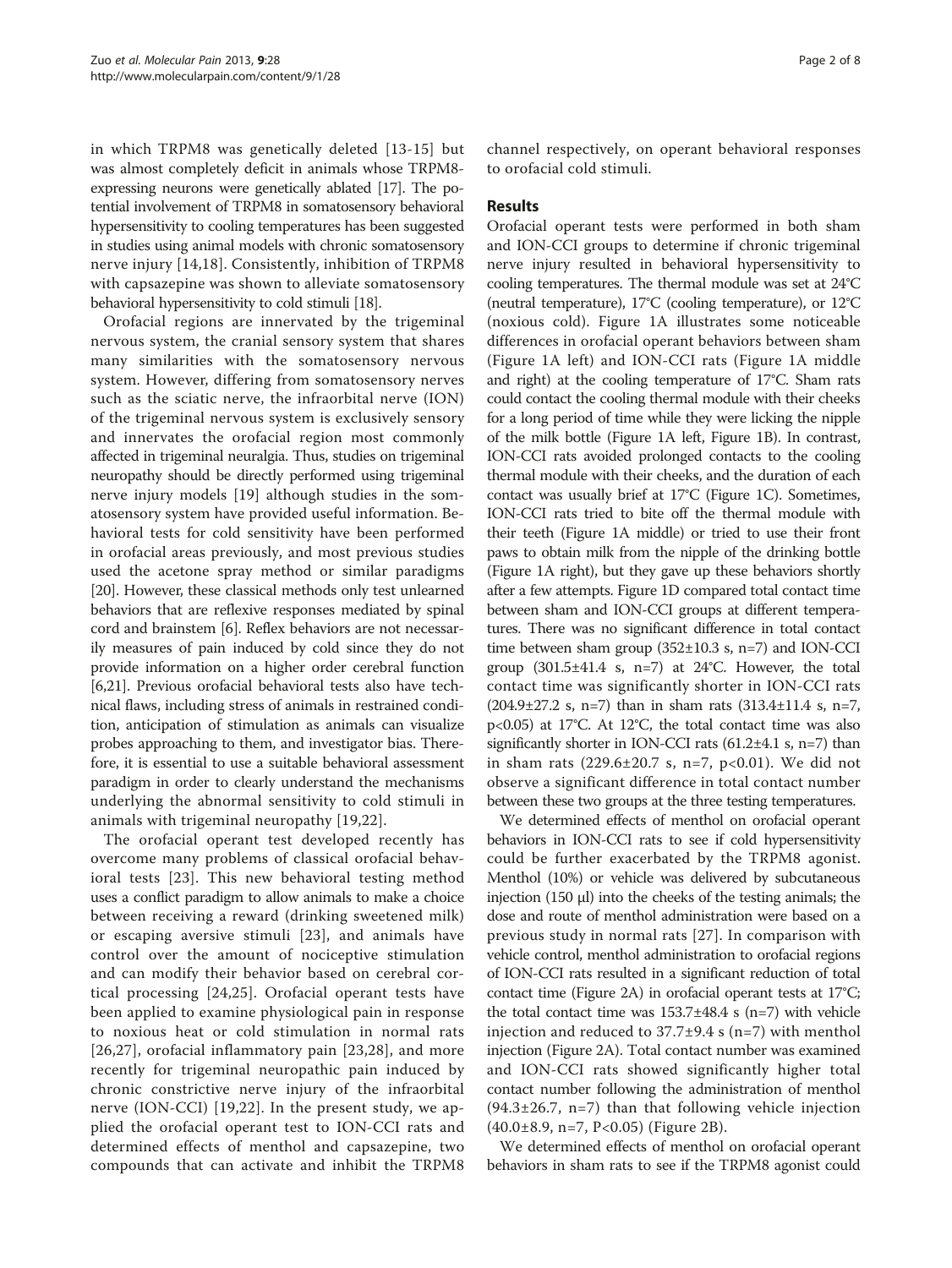<span id="page-2-0"></span>

sensitize cold response in rats whose trigeminal nerves were not injured. In comparison with vehicle control, menthol administration did not significantly affect the total contact time (Figure [2C](#page-3-0)) in orofacial operant tests at 17°C; the total contact time was  $201.5\pm 25.3$  s (n = 7) with menthol injection and  $239.1 \pm 27.5$  s (n=7) with vehicle injection (Figure [2](#page-3-0)C). However, total contact number was significantly higher with menthol injection (104.8 $\pm$ 12.2, n=8) than with vehicle injection (62.8 $\pm$ 8.7, n=8, P<0.05) (Figure [2](#page-3-0)D). When orofacial operant test was performed at 24°C in sham group, neither total contact time nor total contact number was significantly different between menthol-injected group and vehicle control (Figure [2](#page-3-0) E&F). The total contact time was 338.0±16.7 s (n=7) with vehicle injection and  $267.0\pm33.1$  s (n=7) with menthol injection; the total contact number was 59.9±10.3  $(n=7)$  with vehicle injection and 87.1 $\pm$ 13.3 (n=7) with menthol injection.

We examined effects of capsazepine on orofacial operant behaviors in sham rats to see if the TRPM8 antagonist could modify basal sensitivity to cooling temperatures in orofacial areas of these rats. Capsazepine at the dose of 3mg/kg was tested since our previous study showed that the cold hypersensitivity in the hindpaws of sciatic-CCI rats could be alleviated at this dose of capsazepine [\[18](#page-7-0)]. In comparison with vehicle injection, administration of capsazepine in sham animals did not significantly affect total contact time at 24°C (Figure [3A](#page-4-0)), 17°C (Figure [3](#page-4-0)B), and 12°C (Figure [3](#page-4-0)C). At 24°C, total contact time was 416.5±29.5 s (n=5) in capsazepine-injected group and 411.9±42.8 s (n=5) in vehicle control. At 17°C, total contact time was  $303.3\pm8.3$  s (n=5) in capsazepine-injected group and 313.4±18.4 s (n=5) in vehicle-injected group. At 12°C, total contact time was  $240.1\pm6.8$  s (n=5) in capsazepineinjected group and  $229.6 \pm 18.5$  s (n=5) in vehicle control group. Administration of capsazepine (3 mg/kg) in sham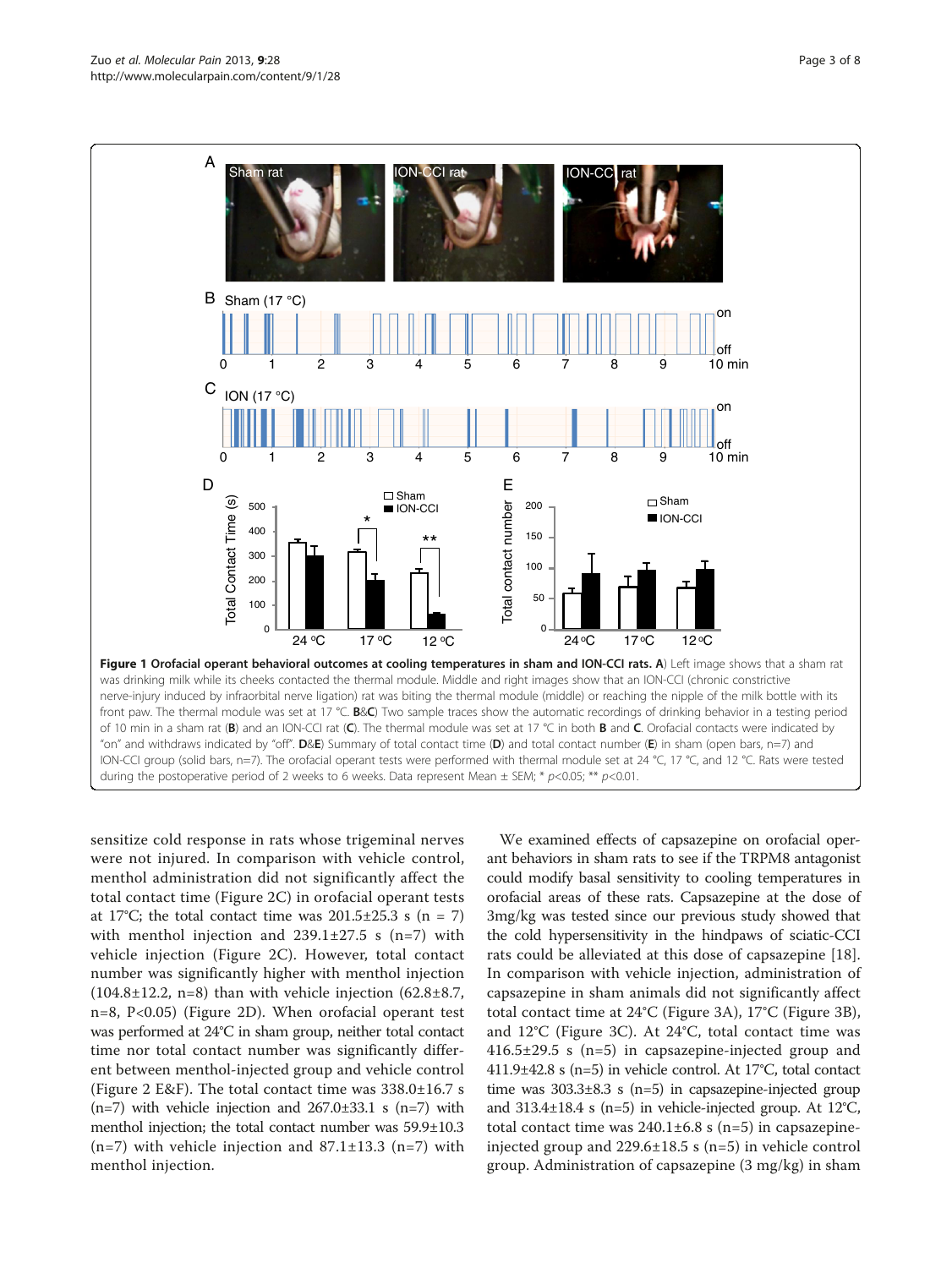<span id="page-3-0"></span>

animals also did not significantly affect total contact number at 24°C (Figure [3](#page-4-0)D, 39.4±10.2 s, n=5 for capsazepine vs 61.0±6.6 s, n=5 for vehicle), 17°C (Figure [3E](#page-4-0), 77.0±26.5 s, n=5 for capsazepine *vs* 70.6 $\pm$ 17.9 s, n=5 for vehicle), and 12°C (Figure [3D](#page-4-0), 81.2±9.3 s, n=5 for capsazepine vs  $67.8 \pm 11.4$  s,  $n = 5$  for vehicle).

We then tested effects of the same dose of capsazepine (3 mg/kg) on orofacial operant behaviors in ION-CCI rats to see if cold hypersensitivity of these chronic trigeminal nerve-injured rats could be alleviated by the TRPM8

antagonist. At 24°C, total contact time was comparable between capsazepine-injected group (304.7±24.3 s, n=7) and vehicle injection group (281.4±24.3 s, n=7) (Figure [4A](#page-4-0)). However, total contact time was significantly longer in capsazepine-injected group than in vehicle-injected group at 17°C or 12°C. At 17°C, the total contact time was  $205.0\pm28.2$  s (n=6) in vehicle-injected group and increased to 293.6±15.5 s (n=6) in capsazepine-injected group (Figure [4B](#page-4-0),  $P < 0.05$ ). At 12°C, the total contact time was  $61.2\pm7.5$  s (n=6) in vehicle-injected group and increased to 108.7±16.8 s (n=6) in capsazepine-injected group (Figure [4C](#page-4-0), P<0.01). While total contact time was increased by capsazepine in ION-CCI rats, total contact number in these animals was not significantly different between capsazepine-injected group and vehicle-injected group at each temperature tested. At 24°C, total contact number was 70.6±18.4 (n=7) in capsazepine-injected group and 60.3±14.6 (n=7) in vehicle-injected group (Figure [4](#page-4-0)D). At 17°C, total contact number was 93.0±15.5 (n=6) in capsazepine-injected group and 97.5±12.7 (n=6) in vehicleinjected group (Figure [4E](#page-4-0)). At 12°C, total contact number was 108.7±16.8 (n=6) in capsazepine-injected group and 99.2±13.8 (n=6) in vehicle-injected group (Figure [4F](#page-4-0)). Because total contact time but not total contact number was modified by capsazepine in ION-CCI rats, we further examined cumulative contact time during the course of 10-min orofacial operant tests (Figure [5](#page-5-0)). At 24°C, capsazepine-injected rats and vehicle control had similar cumulative contact time at each time point (Figure [5A](#page-5-0), n=7). In contrast, at both  $17^{\circ}$ C (Figure [5](#page-5-0)B, n=7) and  $12^{\circ}$ C (Figure [5C](#page-5-0), n=7), cumulative contact time at most time points was significantly longer in capsazepine-injected group than in vehicle control group.

## **Discussion**

The animals' orofacial operant behaviors are the integrative responses to sensory stimuli and cortical processing rather than simple noxious reflexes seen in the classical approaches (e.g. acetone spray method) for pain behavioral assessments [[6,23\]](#page-7-0). We and others have recently used the orofacial operant test to reveal chronic orofacial neuropathic pain that was manifested by mechanical allodynia, cold allodynia, and cold hyperalgesia in the ION-CCI rats [\[19,22](#page-7-0)]. These symptoms well resemble the main symptoms of chronic trigeminal neuropathic pain in human patients. Thus, orofacial operant test on ION-CCI rats is a desirable approach in the present study to investigate pain-related behavioral outcomes following the activation or inhibition of TRPM8 channels on trigeminal afferent fibers.

Similar to our previous study, this study shows the presence of behavioral hypersensitivity to cold stimuli in ION-CCI rats, as was evidenced by the shortening of total contact time in ION-CCI rats at cooling temperatures.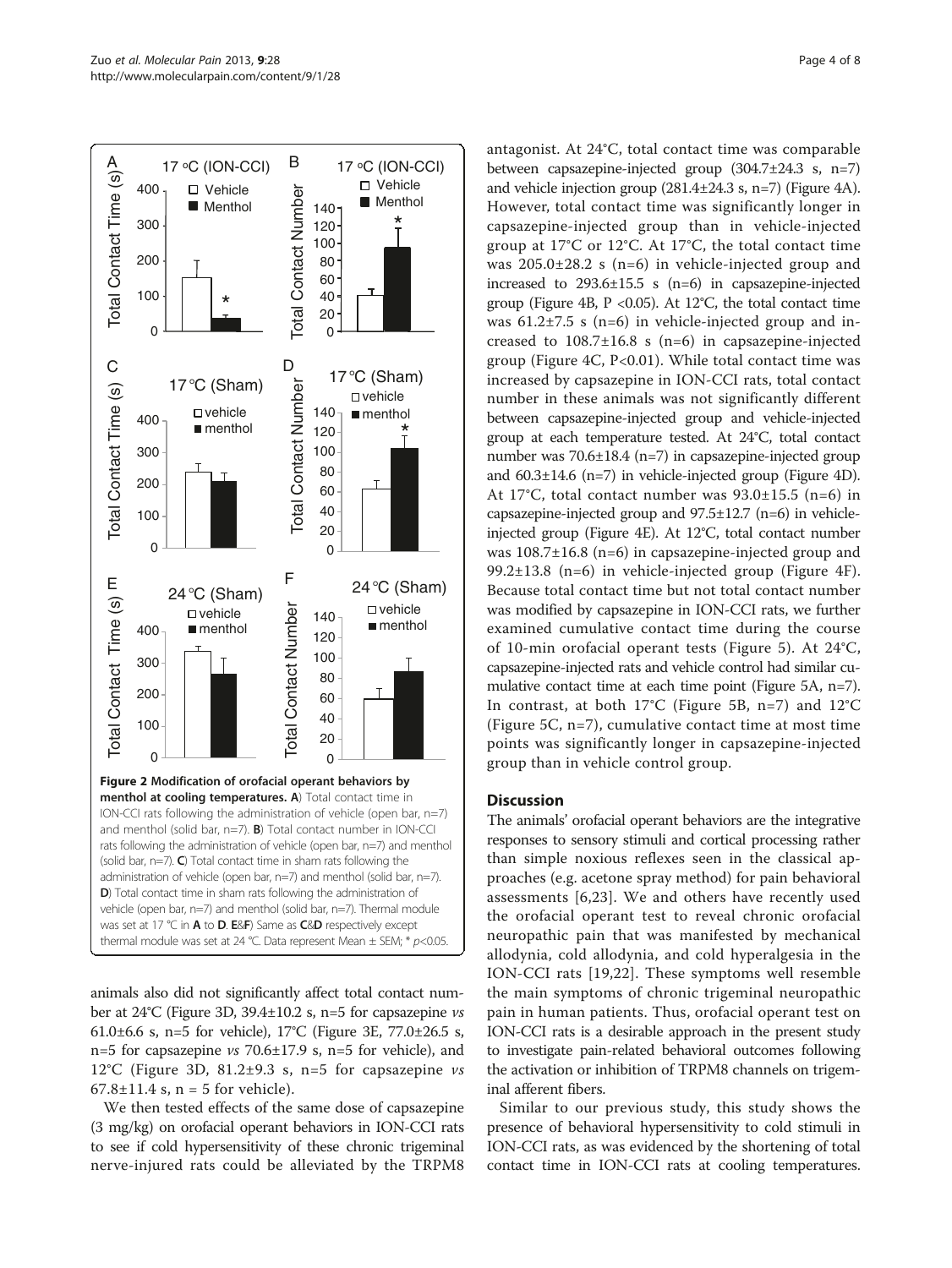<span id="page-4-0"></span>

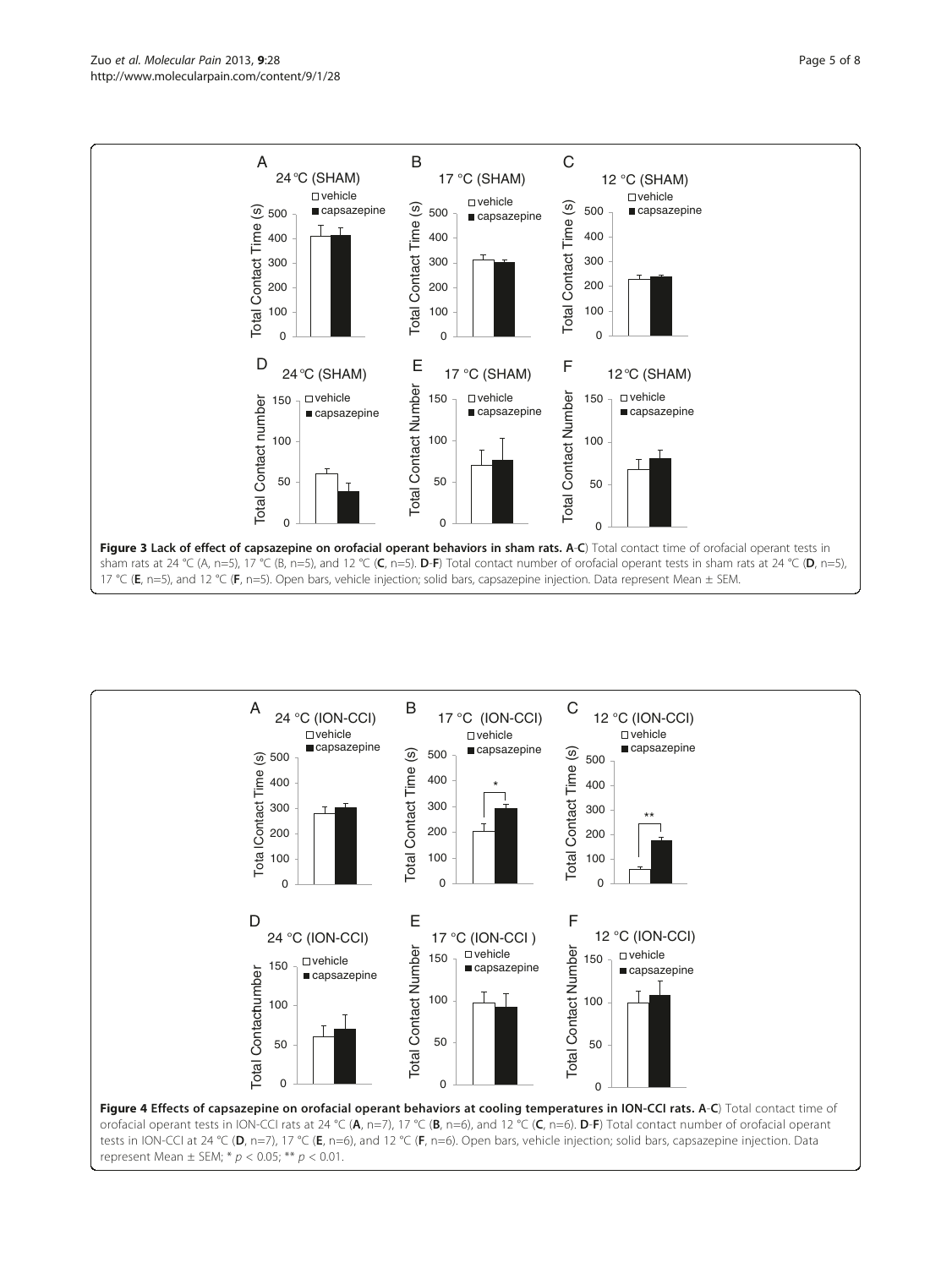<span id="page-5-0"></span>

The present study further showed that TRPM8 agonist menthol exacerbated cold hypersensitivity in ION-CCI rats. This was evidenced by the significant decrease of total contact time following menthol administration in ION-CCI rats at 17°C. We observed an increase in the total contact number in ION-CCI rats when they were injected with menthol and tested at 17°C. This behavioral modification may represent a way for the ION-CCI animals to cope with the conflict paradigm so that they can obtain some rewards with least amount of cold-induced pain for each attempt. In the sham group, we showed that menthol had no significant effects on total contact time but increased total contact number at 17°C. The increase of contact numbers but no change in contact time tested at 17°C in sham rats may indicate that at this temperature menthol was mildly noxious but this mild noxious stimulus could not prevent sham animals from obtaining the rewards. This result is consistent with a previous study that showed slight sensitization of cold responses by menthol in normal rats at 10°C [\[27\]](#page-7-0). We tested menthol on orofacial operant behaviors in ION-CCI rats at 17°C but not at 12°C. This was because that at 12°C cold stimulation almost maximally reduced the contact time in ION-CCI rats, which would make it insensitive to observe a further exacerbation by menthol.

In contrast to menthol, capsazepine was shown in the present study to increase total contact time in ION-CCI rats at 17°C and 12°C. This suggests that cold allodynia/ hyperalgesia was alleviated by the TRPM8 inhibitor in ION-CCI rats. This finding supports the idea that TRPM8 is involved in trigeminal neuropathy manifested with cold allodynia/hyperalgesia. The present study on trigeminal nerve-injured animals is consistent with our previous study showing that capsazepine could alleviate cold allodynia/ hyperalgesia in sciatic nerve-CCI model of neuropathic pain [[18](#page-7-0)]. It is known that capsazepine also inhibits TRPV1 [\[29\]](#page-7-0). However, the behavioral effects of capsazepine on cold sensitivity observed in the present study were unlikely to be due to its effect on TRPV1 because TRPV1 activation starts at ~43°C [[30](#page-7-0)]. While capsazepine modified orofacial operant behaviors in ION-CCI rats, it did not significantly modify orofacial operant behaviors in sham animals tested at the cooling temperatures of 17°C and 12°C. This outcome may be due the incomplete inhibition of TRPM8 by capsazepine and the involvement in cold-transduction of other molecules in primary afferent fibers [[9-12\]](#page-7-0). In fact, cold-sensitivity was only partially attenuated in mice whose TRPM8 channels were genetically deleted [[13](#page-7-0)-[15](#page-7-0)]. Interestingly, cold-sensitivity became almost completely deficit in mice in which whole TRPM8 expressing afferent neurons were ablated genetically [[17](#page-7-0)]. Thus, cold-sensitivity appears to be not simply determined by a single transducer under physiological conditions.

In our previous study using CCI rats with sciatic nerve ligation, we have shown that the up-regulation of TRM8 in L5 DRG neurons is a molecular mechanism of the cold allodynia in sciatic nerve-CCI rats [[18](#page-7-0)]. A recent study indicated that chronic trigeminal nerve injury also could result in the up-regulation of TRPM8 channels in trigeminal neurons and this change was accompanied by behavioral cold allodynia in orofacial area [[22](#page-7-0)]. These findings are in line with our orofacial behavioral outcomes with menthol and capsazepine in IOC-CCI rats. However, since other sensory molecules are also involved in the transduction and conduction of cold stimuli [[9](#page-7-0)-[12,31](#page-7-0)], mechanisms underlying cold allodynia and hyperalgesia following chronic trigeminal nerve injury can be more complicated than what we have recognized at present time.

## Methods

Male Sprague–Dawley rats (300–450 g) were used in this study. All animals were exposed to light 12 hours per day; food and water were available ad libitum except where indicated. The protocol for the maintenance and use of the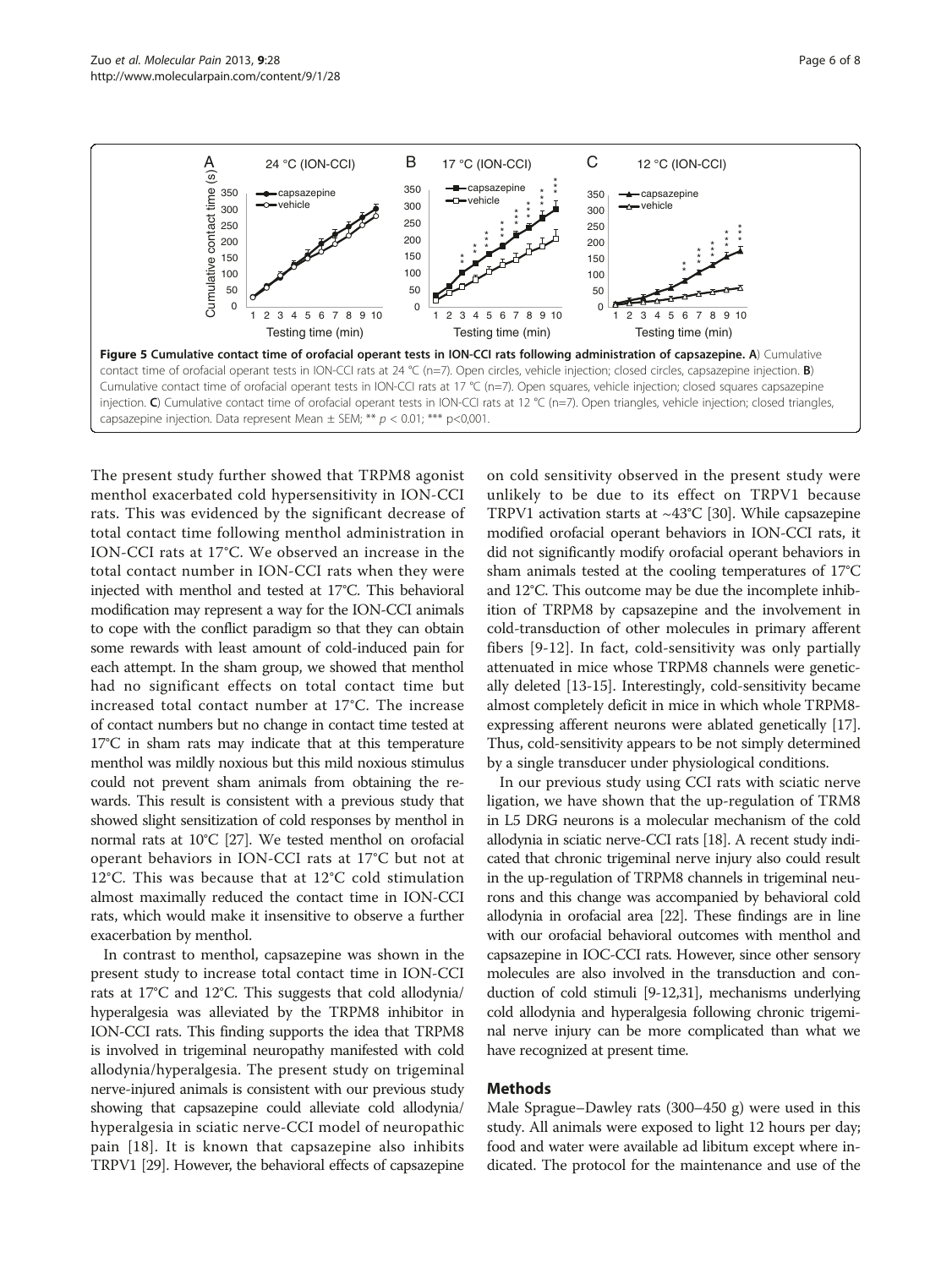experimental animals was approved by the Laboratory Animal Medical Services and Institutional Animal Care and Use Committee at the University of Cincinnati and were in accordance with the NIH regulations on animal use.

Animals initially underwent two weeks of pre-surgical adaptation training utilizing the Ugo Basile Orofacial Stimulation Test System® (Comerio VA, Italy) after a 12 hour food fasting period. Rats were placed in a standard rat cage with a plastic divider to create two rooms, the testing room and the companion room. The presence of a companion expedited the adaptation of the rat being tested and promoted a consistent operant behavior. In the anterior aspect of the cage there was an Ugo Basile apparatus with a drinking window for the rat head to enter and acquire a reward (milk). Nestle Carnation® Sweetened Condensed Milk was diluted with deionized water to 30% and placed in a cylindrical plastic container with metal nipple drinker. The apparatus also consisted of a thermal module but the module was removed during adaptation training period. An infrared photo-beam was built on the exterior aspect of the drinking window and wired to a computer to automatically detect the head accessing the feeding tube. The training was started by placing a rat in the testing room and another one in the companion room. After the rats were given 10 minutes to familiarize themselves with their environment, the drinking window was opened and the testing rat was subsequently timed for 10 minutes to allow drinking the milk.

After 2 weeks of the pre-surgical adaptation training, the rats were divided into two groups: sham and ION-CCI (Infraorbital nerve ligation). In the ION-CCI group a chronic constriction nerve injury model was created using unilateral ligation of the infraorbital nerve as described previously [\[19,32\]](#page-7-0) In brief, the rats were anesthetized with intraperitoneal injection of ketamine/xylazine cocktail (100 mg/kg). The skin above the right eye was shaved and the rat head was immobilized. A 2-cm curvilinear incision was made superior to the right orbital cavity. A meticulous dissection was made, and the muscle and fascia were retracted laterally. The infraorbital nerve can be found approximately 1 cm down against the floor of the maxillary bone. The nerve was freed from the surrounding connective tissues and two ligatures were made approximately 5 mm apart with a 5–0 absorbable chromic gut suture Superion® [[19](#page-7-0)]. The incision was closed with 6–0 non-absorbable braided silk suture. The sham groups also had a similar surgery, but without any ligatures. The nerve was freed from the surrounding connective tissue and the incision closed. After a 2-week healing period, the rats underwent a 2-week period of post-surgical adaption training performed in the same manner as the pre-surgical adaptation training.

Subsequently, experiments were performed utilizing the thermal module during post-operative period of 2 to 7 weeks, a period in which ION-CCI rats consistently showed cold allodynia and hyperalgesia in the orofacial operant tests [\[19\]](#page-7-0). In the thermal module there was a surrounding metal tubing at the opening filled with circulating ethylene glycol (Sigma Aldrich, US) made in a 50/50 mixture with distilled water. The temperature of the circulating ethylene glycol solution was controlled by a thermal circulating bath unit. The distance between the metal tube and the nipple of the milk bottle was 14 mm. For thermal stimulation, thermal module was set at 24°C, 17°C, or 12°C. In order to create an orofacial region that is more sensitive to cooling temperatures, the sham and ION-CCI group rats' facial areas were shaved one day before orofacial operant testing. The orofacial region is innervated by the infraorbital nerve from the V2 branch of trigeminal nerve. The ligation of infraorbital nerve produces nerve injury which affects the sensations of orofacial region to thermal stimuli when the rat contacted the metal tube as it poked its head through the hole to obtain the milk.

To test the effects of menthol on cold sensitivity in ION-CCI rats, menthol (10%, 150 μl) was injected ipsilaterally to the cheeks (S.C.) of the ION-CCI rats. Menthol ((1R, 2S, 5R)-(−)-Menthol, Sigma, St. Louis, MO, USA) solution was made with vehicle that contained 10% menthol, 1.6% ethanol, 1% Tween80, and 87.4% saline. To test the effects of capsazepine (3 mg/kg, S.C. into the backs of animals) on cold sensitivity of ION-CCI rats, capsazepine (Tocris) was made in vehicle that contained 20% dimethyl sulfoxide, 1% ethanol, 1% Tween, and 78% saline. The test compounds were administered 30 min prior to orofacial operant tests. On different days these animals were also administered vehicles as controls and then orofacial operant tests were performed in the same manner. Similar to the adaptation training, all experiments with thermal module were preceded by a 12-hour fasting period, 10 minutes for the rats to be familiarized with testing environment, and a subsequent 10 minutes to allow for orofacial operant behavioural assessment.

The events of head pokes were detected by the infrared photo-beam, recorded by a computer, and analysed by the Oro Software (Ugo Basile, Comerio VA, Italy). This computer software recorded and analysed several variables of the rat's behaviour including the total time the beam was broken (also defined as the total contact time), and the total count, which can also be described as total contact number. In some cases, ION-CCI rats bit thermal module or used their front paws to reach the mild drinker. Biting thermal module did not make beam breaks because the infrared photo beam was far away from the thermal module. The use of front paws to obtain milk could sometimes make beam break. However, animals quickly gave up these aberrant behaviours after a few trials at the beginning the tests and these events were not removed from the event data. Unless otherwise indicated, total contact